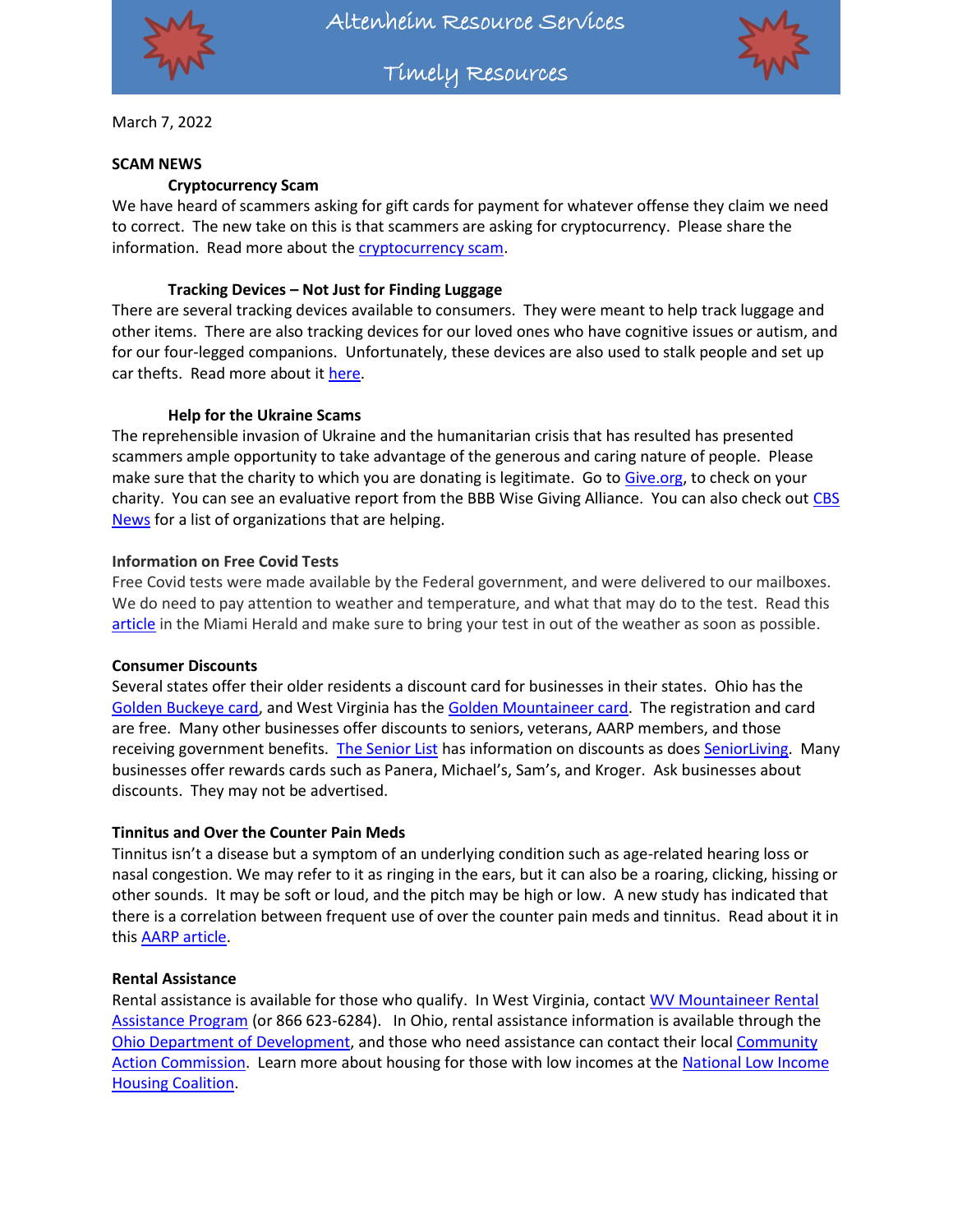

Timely Resources



## **Spring is Coming**

Spring will be upon us soon, I'm sure most of us are more than ready to get out and enjoy nice weather. We're probably thinking about 'getting in shape'. The Mediterranean Diet has been recommended by health care as a way to get in shape, focusing on veggies, grains, fruits, fish, and lean meats. The diet limits red meat, cheese, and processed foods. Read about the diet [here.](https://www.healthline.com/nutrition/mediterranean-diet-meal-plan) Check with your health care professional to see if this is right for you.

## **Washington Wild Things Tix**

I received a notice that the Washington Wild Things office is offering a new, free program for all individuals over the age of 50. This program provides free tickets to the scheduled Wednesday games this summer. Wednesday game times have been moved to 6:05pm. Contact Eric Stouter at 724 250- 9555 for more information.

## **Upcoming Events**

Save the Dates for these upcoming events.

May 3, 2022 – Ohio Valley Mall – Belmont County Senior Support Fair (formerly the Caregiver Support Fair and the Older Adult Expo)

June 23, 2022 – End of Life Ethics - 1 CEU for social workers. Details will be released as they are finalized.

## **Vaccination Information Available**

Covid vaccines and boosters are widely available most for age groups. Check ou[t West Virginia availability here.](https://dhhr.wv.gov/COVID-19/Pages/Vaccine.aspx) Check out [Ohio availability here.](https://coronavirus.ohio.gov/wps/portal/gov/covid-19/covid-19-vaccination-program)

## **Local Adult Service Coalitions**

Adult Service Coalitions offer networking and educational opportunities for professionals who serve older adults. Meeting dates, times, and contacts are listed below. *OHIO*

Belmont County:  $1^{st}$  Thursday at 11am [akoegler1995@gmail.com](mailto:akoegler1995@gmail.com) \*\*Please note the time change! Guernsey County: 3<sup>rd</sup> Wednesday at 3pm [Stacey.clark-frame@altercareonline.net](mailto:Stacey.clark-frame@altercareonline.net) Jefferson County: 3<sup>rd</sup> Thursday at 3pm [starr.decariarx@gmail.com](mailto:starr.decariarx@gmail.com)

Harrison County: 4<sup>th</sup> Wednesday at 3pm thlanchard@iccare.com *WEST VIRGINIA*

Brooke / Hancock County: 2<sup>nd</sup> Monday at 3pm thlanchard@iccare.com

Ohio / Marshall County: 2<sup>nd</sup> Wednesday at 2pm [pcalvert@fsuov.com](mailto:pcalvert@fsuov.com)

## **Hiring**

- **[IC Care:](http://www.iccare.com/hiring/)** Experienced in-home caregivers
- Family Service-UOV: drivers, in home caregivers. Contact Paula Calvert a[t pcalvert@fsuov.com](mailto:pcalvert@fsuov.com)
- Interim Health Care: contact Karen Craig at [kcraig@interim-health.com](mailto:kcraig@interim-health.com)
- [Good Shepherd Nursing Home:](https://weltyhome.org/) contact HR at 304 242-1093
- [Mountain State Justice:](https://mountainstatejustice.org/about/join-our-team/socialworker/?fbclid=IwAR1RosuFIGavwifdMeBC657fcMADHpuG-Fd2J1667hRaQyMOr7BHoI93KW0) social worker
- Many local businesses are hiring: Menard's, Kohl's, TJ's, Taco Bell, Perkins, Oglebay, Kroger, Riesbeck's, and other retail.